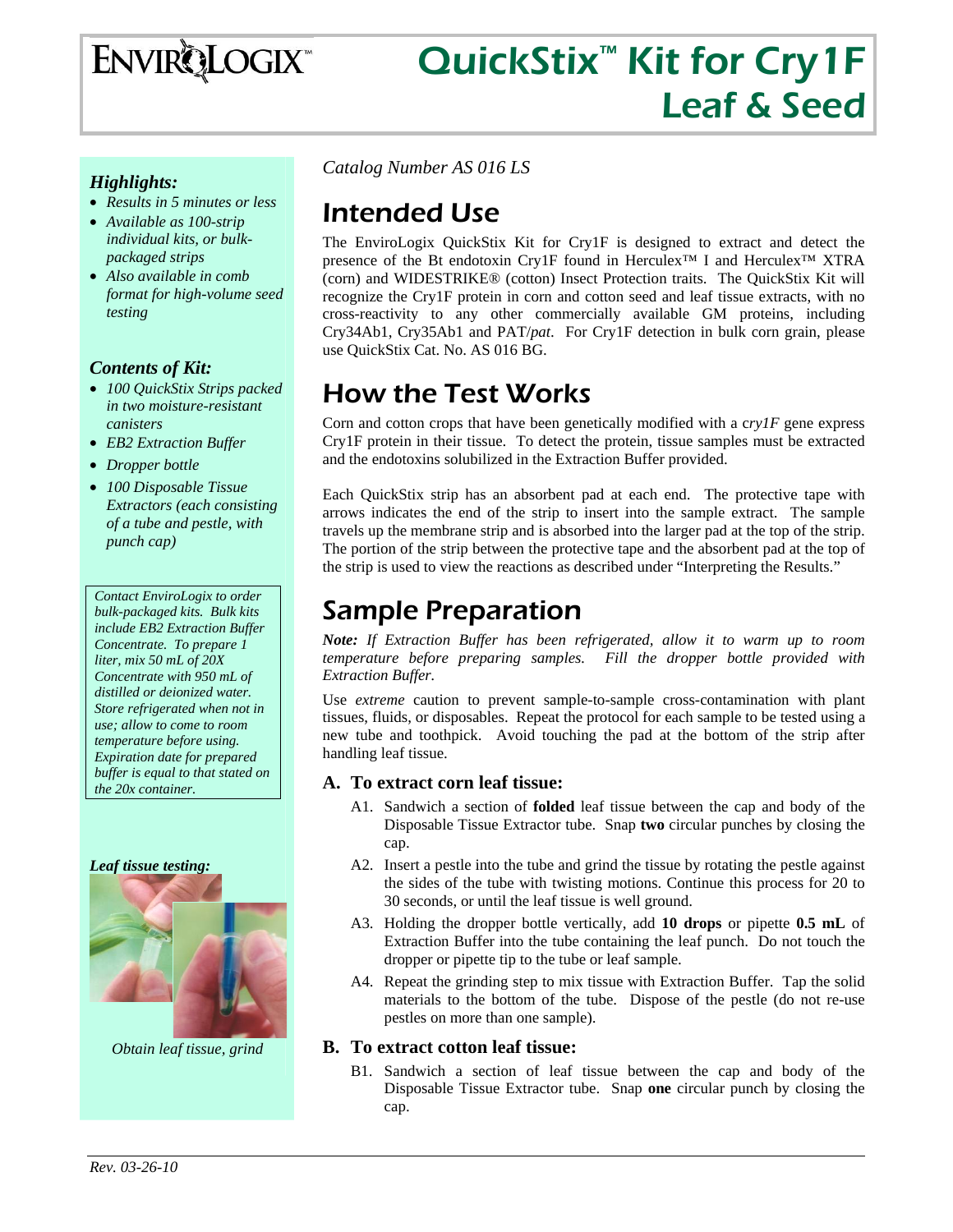#### QuickStix Kit for Cry1F Leaf & Seed Page 2 of 4



*Add buffer, grind again* 

#### *Seed tissue testing:*



*Crush seed* 



*Extract seed sample* 



*Insert QuickStix Strip* 



 *is considered positive* 

- B2. Insert a pestle into the tube and grind the tissue by rotating the pestle against the sides of the tube with twisting motions. Continue this process for 20 to 30 seconds, or until the leaf tissue is well ground.
- B3. Holding the dropper bottle vertically, add **8 drops** or pipette **0.35 mL** of Extraction Buffer into the tube containing the leaf punch. Do not touch the dropper or pipette tip to the tube or leaf sample.
- B4. Repeat the grinding step to mix tissue with Extraction Buffer. Tap the solid materials to the bottom of the tube. Dispose of the pestle (do not re-use pestles on more than one sample).

#### **C. To extract corn or cotton seed tissue:**

- C1. Crush a single seed (Suggestion: use pliers with seed in resealable plastic bag). Transfer to a tissue extraction tube marked with sample identification.
- C2. Holding the dropper bottle vertically, carefully dispense **20 drops** or pipette 1.0 mL of Extraction Buffer into the tube containing crushed corn kernel OR **10 drops** (0.5 mL) into the tube containing crushed cotton seed. Do not touch the dropper or pipette tip to the tube or seed sample.
- C3. Close the tube cap securely. Shake the tube vigorously for **20 to 30 seconds.**  After shaking step, tap the solid materials to the bottom of the tube.
- C4. Repeat the protocol for each sample to be tested, using a new tube and pestle for each. Use caution to prevent sample-to-sample cross-contamination with plant tissue, fluids, or disposables.

### How to Run the QuickStix Strip Test

- 1. Allow refrigerated canisters to come to room temperature before opening. Remove the QuickStix Strips to be used. Avoid bending the strips. Reseal the canister immediately.
- 2. Place the strip into the extraction tube. The sample will travel up the strip. Use a rack to support multiple tubes if needed.
- 3. Allow the strip to develop in the extract for 5 minutes (if testing corn leaf/seed) or 10 minutes (if testing cotton leaf or seed) before making final assay interpretations. Positive sample results may become obvious much more quickly. Allow the test to run for the full testing time before concluding a sample is negative.
- 4. To retain the strip, cut off and discard the bottom section of the strip covered by the arrow tape.

### Interpreting the Results

Development of the Control Line within the testing time indicates that the strip has functioned properly. Any strip that does not develop a Control Line should be discarded and the sample re-tested using another strip.

If the sample extract contains Cry1F protein, a second line (Test Line) will develop on the membrane strip between the Control Line and the protective tape within 5 (corn) or 10 (cotton) minutes of sample addition. *The results should be interpreted as positive for Cry1F protein expression.* 

If the extract is from a negative sample, the strip will only develop the Control Line.

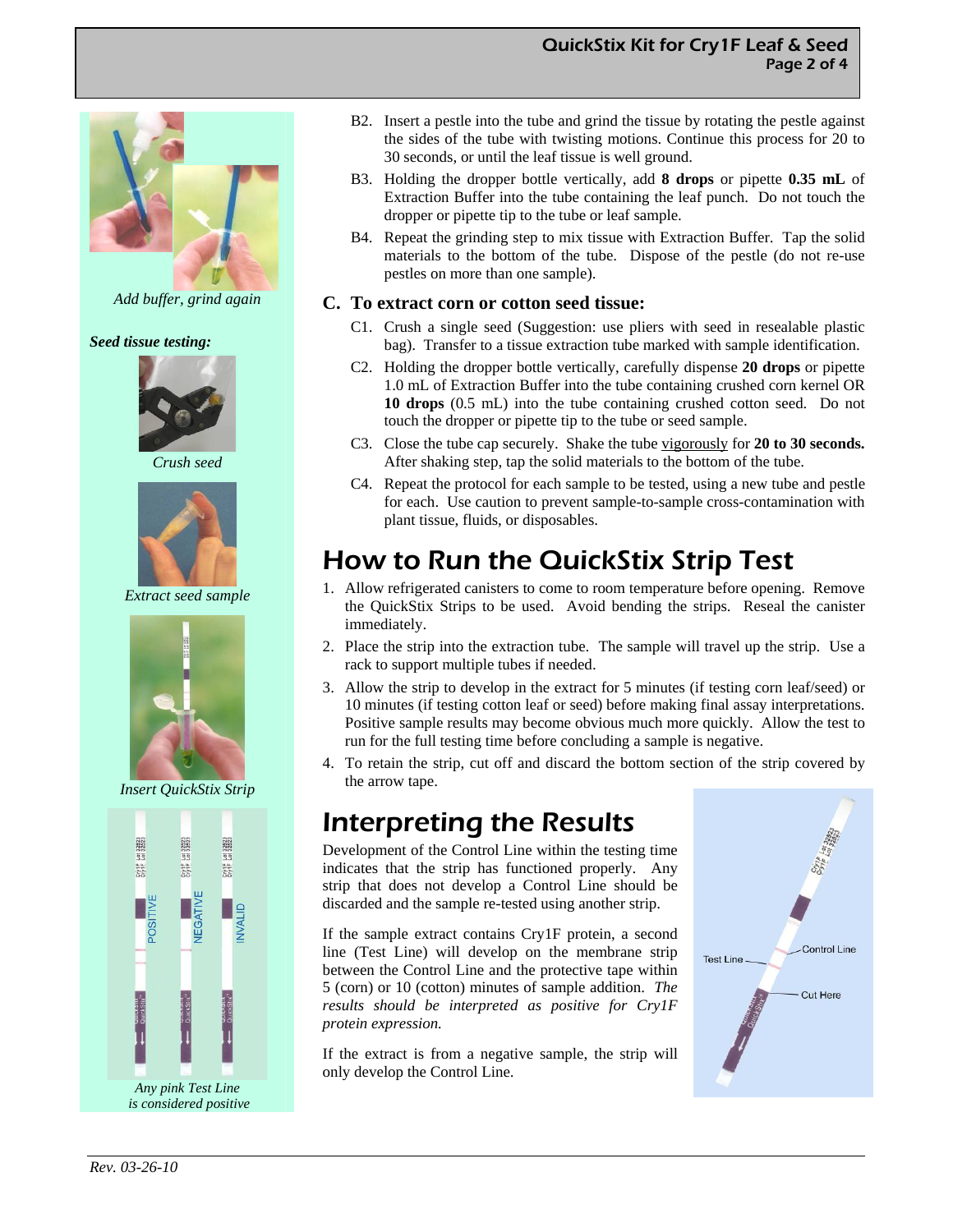





# Kit Storage

This kit can be stored at room temperature, or refrigerated for a longer shelf life. Please note the shelf life on the kit box for each storage temperature. The kit may be used in field applications; however, prolonged exposure to high temperatures may adversely affect the test results (see "Precautions and Notes"). Do not open the desiccated canister until ready to use the test strips.

# Precautions and Notes

- This kit is designed for screening for presence or absence only and is not meant to be quantitative.
- As with all tests, it is recommended that results be confirmed by an alternate method when necessary.
- The assay has been optimized to be used with the protocol provided in the kit. Deviation from this protocol may invalidate the results of the test.
- Protect all components from hot or cold extremes of temperature when not in use. Prolonged exposure to high temperatures may adversely affect the test results. Do not leave in direct sunlight or in vehicle.
- The results generated through the proper use of this kit reflect the condition of the working sample directly tested. Extrapolation as to the condition of the seed lot from which the leaf or seed sample was derived should be based on sound sampling procedures and statistical calculations which address random sampling effects, non-random seed lot sampling effects, and assay system uncertainty. A negative result obtained when properly testing the working sample does not necessarily mean the originating lot is entirely negative for the analyte or protein in question.
- A negative result with this kit does not mean that the sampled tissue has not been otherwise genetically modified.
- Age and condition of leaf tissue sampled can impact the intensity of the result.
- A strong positive result may be safely interpreted in as little as 2 minutes after sample addition. It is not safe, however, to conclude that a sample is negative before the full testing time has elapsed.
- Use extreme caution to prevent sample-to-sample cross-contamination with tissues, fluids, or disposables. Avoid touching the pad at the bottom of the strip after handling leaf tissue. Discard disposables after one use.